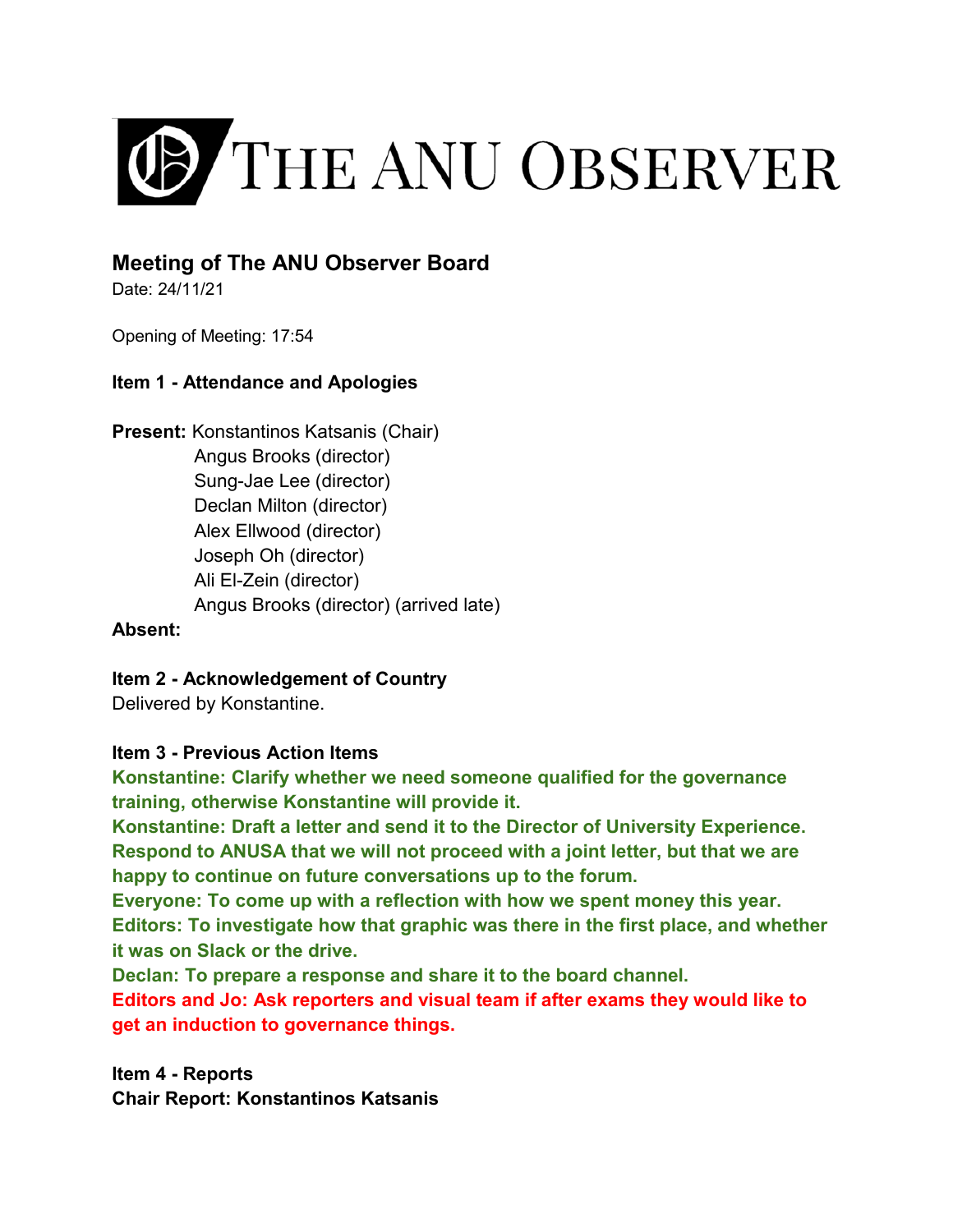We responded to ANU with our concerns regarding the current allocation of SSAF, and we expressed our questions and our necessities. The ANU considered our concerns, and invited us to attend a SSAF forum with all other recipients. That is going to take place after the end of my term, on 7 December.

Access Canberra is running behind in responding to our inquiries. This is because they have a large volume of work to process for a number of associations.

I will lodge our constitutional amendments and the last annual return before I leave. I was just waiting on some information. I believe that any change to rules refers to constitutional or regulatory amendments. This is something we need to clarify, as we will need to report changes to regulations, which can occur often.

Moved by Ali Passes unanimously

## **Secretary Report: Konstantinos Katsanis**

Governance training went well. I completed my handover with the incoming Secretary. Regarding policies, I just made some of the policies consistent with the current vocabulary of our constitution, and made the format more consistent. I did not manage to work on them as much as I wanted to. I am very exhausted from this semester, and I do not have the motivation to do much more work and I am so sorry this is the case. Hopefully I can have drafts of some of the mandatory policies before I leave, but those will need to be completed by the incoming one.

Access Canberra informed me that changes to rules would also apply to policies. However, speaking with one of our former Secretaries, it appears that policies can be interpreted as standing executive orders. That means that they are not rules, but provide some framework for our operations. The incoming Public Officer will need to check with them if that is valid. It does not make sense to need to lodge for change in policy.

Moved by Ali Passes unanimously

## **Editor in Chief Report: Declan Milton**

Declan: No excuse to be honest.

Declan: With having exams it's been tricky getting content and reporters have been away. We have been lenient with reporters to give them time. In meetings, less than half the team was present, and not much has been happening. Going to start planning hiring from now, and looking forward to next year.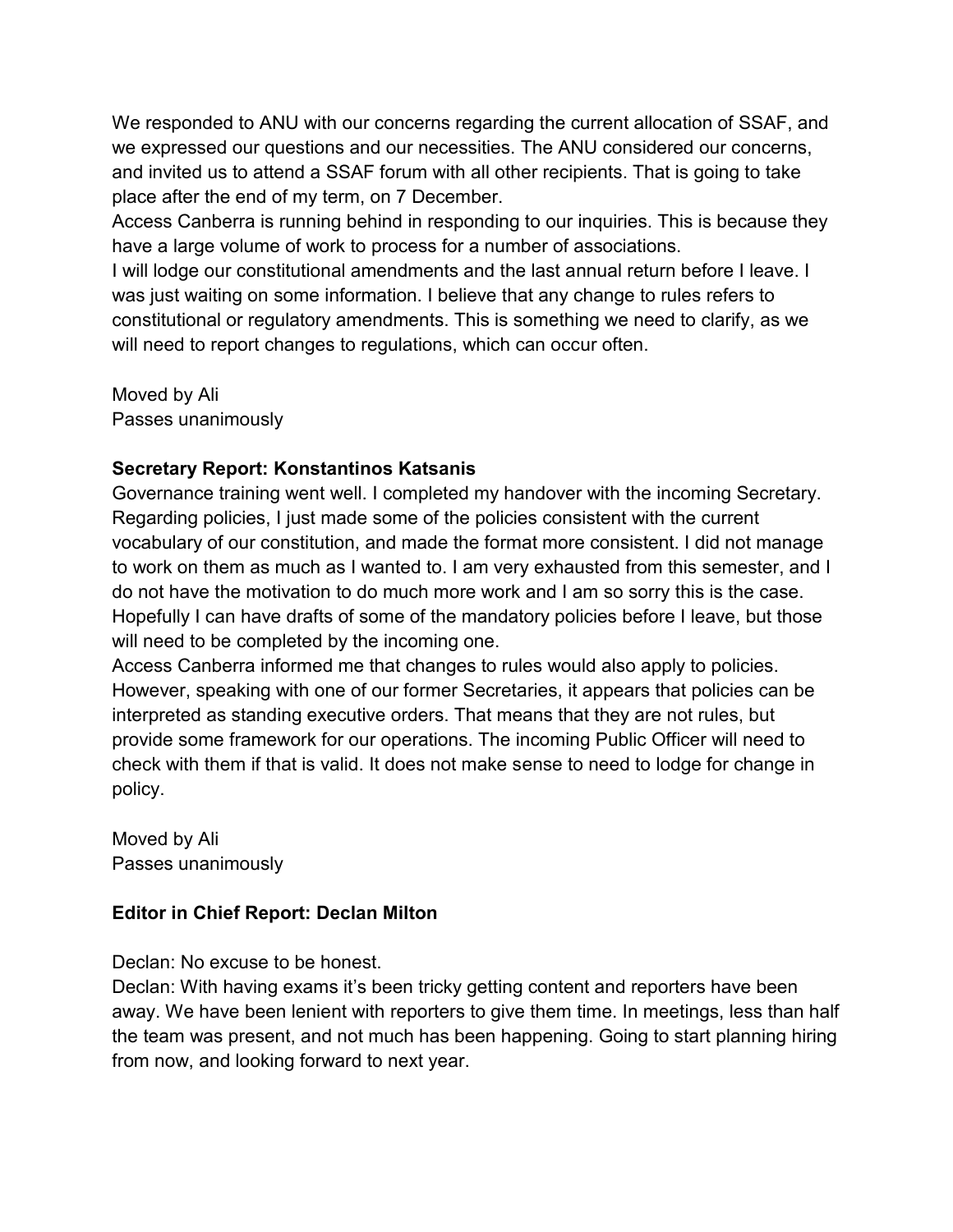Moved by Ali Passes unanimously

## **Visual Content Executive: Joseph Oh**

Not much has happened since the last OGM. I have purchased some new equipment for the team (mic and greenscreen). I was going to hold a training session for the team but it seemed like they were busy for the holiday (returning home, etc) so I was thinking of doing it early next year after attempting to recruit more people.

Jo: I will try to recruit people over the break. Hard though, not sure if people will be in Canberra.

Konstantine: Your team is able to do small projects over summer. As I said to others use the Summer period to put the foundations.

Moved by Ali

Passes unanimously

### **Finance Executive Report: Sung Jae Lee**

We have \$23,001.56 of the budget left as of 22/11/21.

We have \$6,810.18 left for honoraria and allowances.

Since our last meeting, I have purchased visual equipment with Joseph, purchased a vacuum cleaner with approval and consultation from our incoming CE, Darlene, submitted allowances, and have been preparing various end of year and SSAF matters. We will discuss the draft budget I have created for 2022 later in this meeting; perhaps as an item for discussion.

I plan to pay allowances once the arbitration panel signs off (ETA  $6<sup>th</sup>$  of Dec) and also purchase some Observer shirts for the team.

Since this is the final board meeting of the 2021 financial year, I will make some reflective remarks.

Firstly, as mentioned many times, our spending are not healthy in that we have no structure for expenditure. This results in under spending and inefficiently trying to spend a large portion of the budget towards the EOFY. Next year I will endeavour to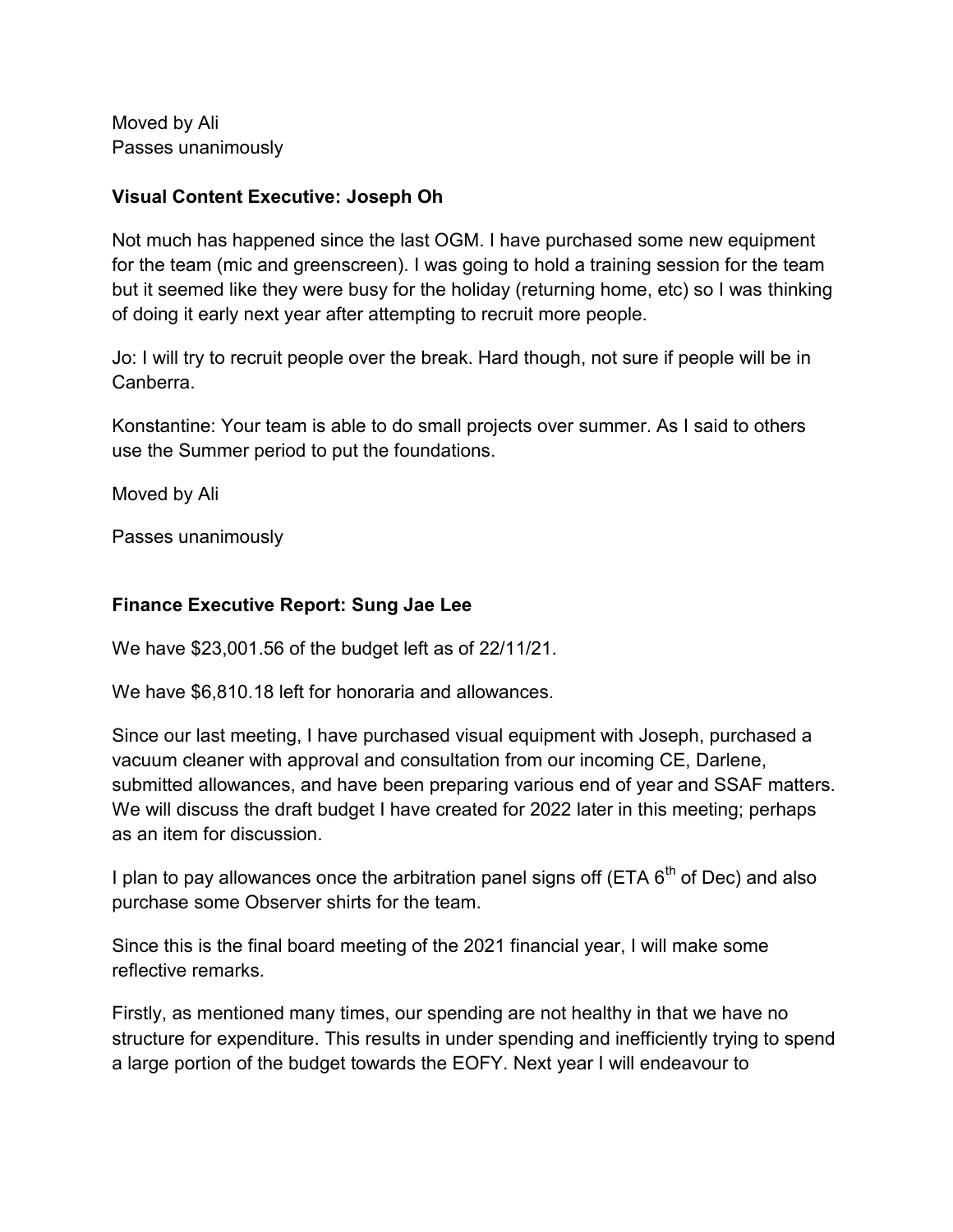communicate with all executives and encourage spending, whilst also implementing some sort of efficient system for reimbursement and spending approval.

As a committee, I think we need to be more open, keep each other accountable, and not be afraid to call one another out if we notice that we are not fulfilling our duty or doing so to a poor standard.

Otherwise, I look forward to working with everyone on the board next year.

Moved by Alex

Passes

Ali abstains

## **Community Executive Report: Angus Brooks**

Pretty busy, didn't get a chance to write a report. The

Konstantine: How is the handover going? Angus: I would like to have them in-person rather than writing.

Moved by Ali Passes unanimously

## **Web Executive Report: Angus Brooks**

Not much to say. Nothing much broken? Ali: Did people try to hack us? Angus: Someone sent a weird email to us the other day, but no. Konstantine: Website crashing still? Angus: Hasn't gone down for a while. It is a little slow, though.

Konstantine: Handover? Angus: I haven't really talked to Nick, yet. What's happening? Declan: He has been busy, I will tell him.

Moved by Alex Passes unanimously

## **Item 5 - Items for Decision**

5.1 Policy Amendments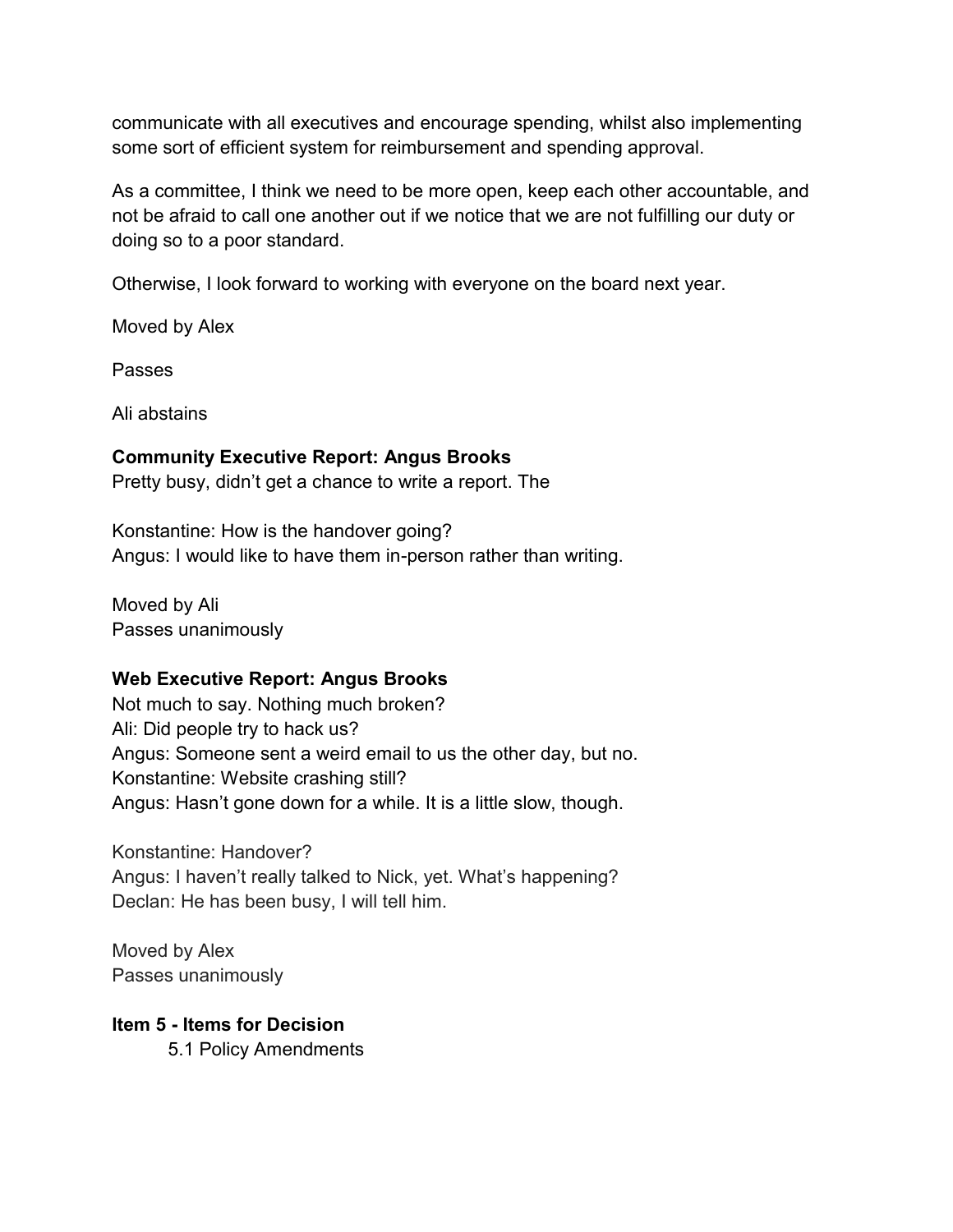Equipment Policy -

[https://docs.google.com/document/d/1fW\\_QkSYdlLxeqpIZNDAUj9neuDI7A0wG/](https://docs.google.com/document/d/1fW_QkSYdlLxeqpIZNDAUj9neuDI7A0wG/edit#heading=h.3znysh7) [edit#heading=h.3znysh7](https://docs.google.com/document/d/1fW_QkSYdlLxeqpIZNDAUj9neuDI7A0wG/edit#heading=h.3znysh7)

Moved by Ali Seconded by Alex Passes unanimously

5.2 Removal of the following members as officers of the ANU Observer Bec Zhong (resignation to the Secretary) Abryella Franks (resignation to the VCE, evidence of resignation presented to the Secretary) Shona Thomas (due to inactivity, evidence recorded and sent to the Secretary) Chole Ma (due to inactivity - deactivated Slack)

 Moved by Jo Seconder by Alex Passes unanimously

 5.3 Appoint Sasha Daniel as Finance Assistant Moved by Jo Seconded by Alex Passes unanimously

### **Item 6 - Items for Discussion**

6.1 SSAF response

Discussing the contents of James Brann's response. Considered it to be not as helpful as we wanted it to be.

6.2 Budget

SungJae presents a proposal of the 2021 budget. Looks good. Made a few suggestions. SungJae will decide on a final one before 10 December.

6.3 Add Sasha on Slack

Add Sasha on Slack to get started. Decided that the only way to do that is by approving her as a member of a team.

#### **Item 7 - Other Business**

7.2 In camera conversation